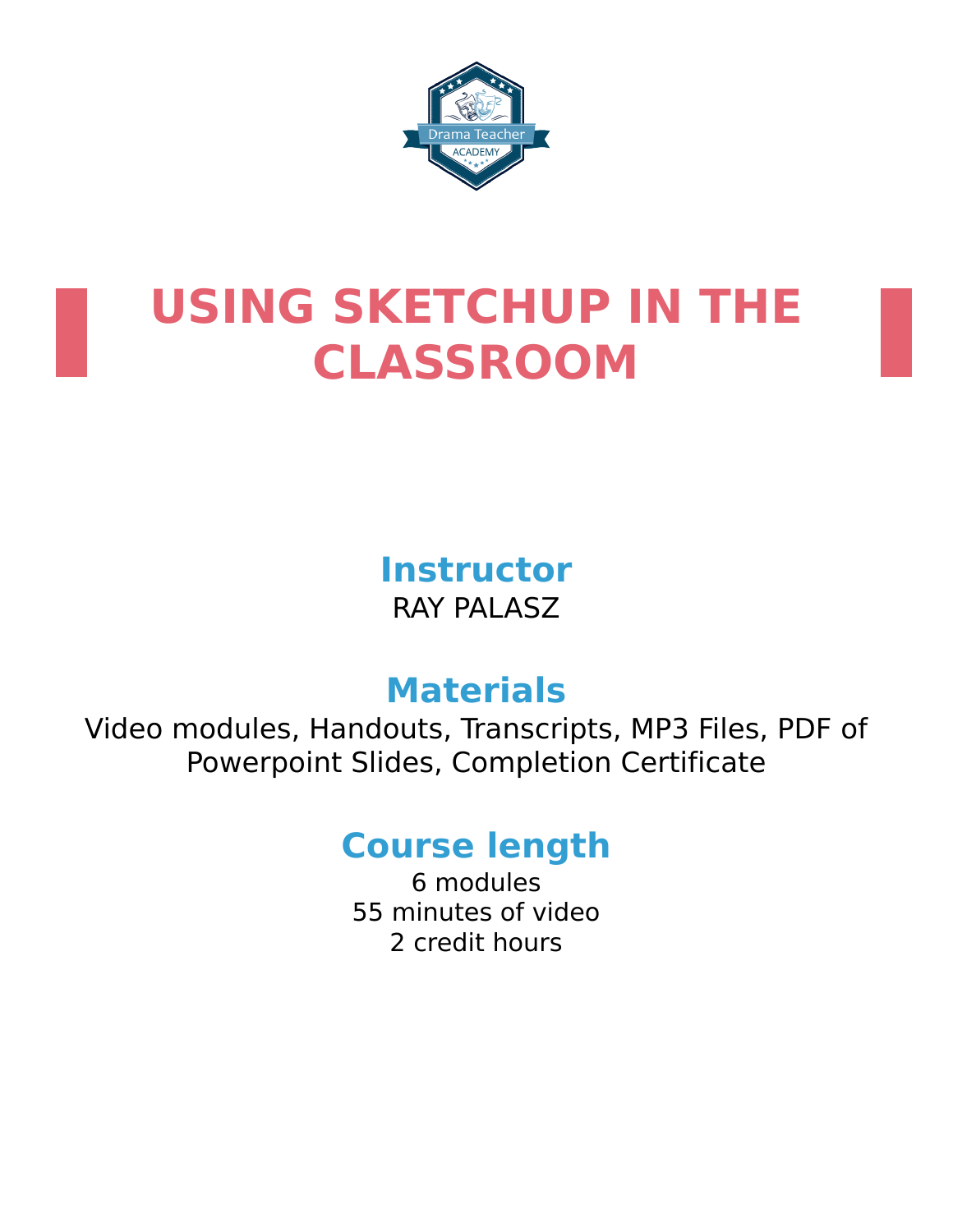# **Course Description**

Instructor Ray Palasz leads this introductory course in using SketchUp in the classroom.

This course is broken down into five easy modules. One, downloading the program. Two, getting started with using the program. Three, drawing two and three-dimensional objects. Four, using the 3D warehouse, which will save you and your students tons of time. And five, a sample assignment and assessment for your students.

Each module also comes with a handout with visuals from SketchUp to guide you through the process. You will learn how SketchUp can add so much to your program.

# **About the Instructor**

Ray Palasz is a high school teacher and has been teaching technical theatre and directing high school productions for over 12 years.

Ray attended Valparaiso University, where he majored in English Education and Theatre and Television Arts. While at Valpo, Ray worked on many productions as actor, director, designer, stage manager, and technician.

He currently is the Co-Chapter Director for the Indiana Thespians, and has served on the nominating committee for the Educational Theatre Association. He is also a member of the United States Institute for Theatre Technology.

In 2012 Ray earned his MA in literature and composition from Purdue University Calumet.

# **Course Curriculum**

**Module 0: Introduction** 1:44 An introduction to the course and a description of each of the modules.

#### **Module 1: Downloading SketchUp** 6:43

This module walks through how to download the SketchUp program and get it ready to run.

#### **Module 2: The Basics** 9:18

This module covers the basic elements of SketchUp, including dimensioning, using the axes, and the camera view.

#### **Module 3: Drawing Capabilities** 12:05

This module focused on the drawing capabilities of SketchUp, including 2 and 3 dimensional objects, color and texture, and finding the correct dimensions.

#### **Module 4: SketchUp 3D Warehouse** 12:20

This module introduces the 3D warehouse and teaches how to search for objects, place them on drawings, and resize them.

#### **Module 5: Set Design Project** 13:25

This module lays out a sample assignment on set design using SketchUp, including assessment tools.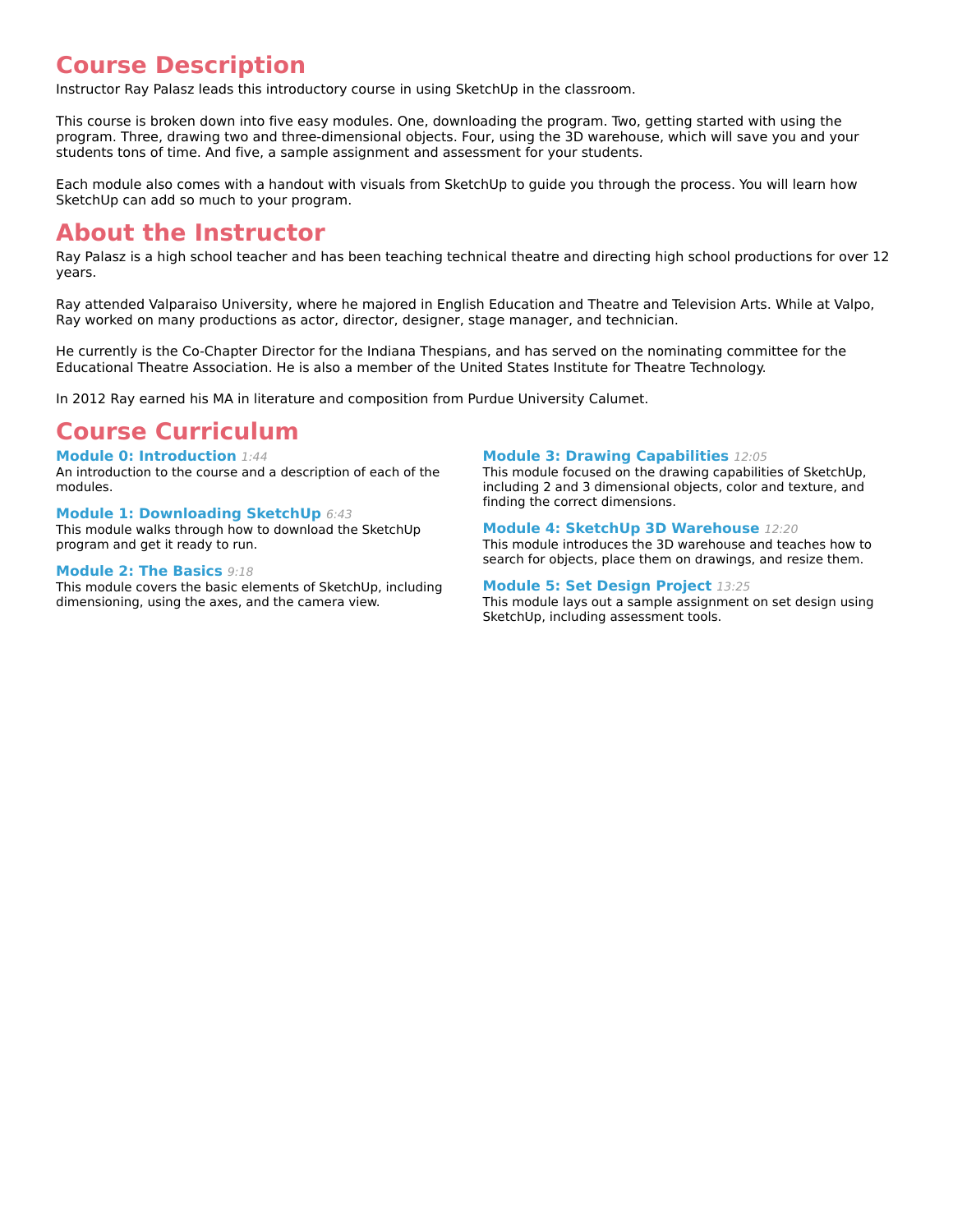# **Standards Connections**

## **National Core Arts Standards**

**Generate and conceptualize artistic ideas and work - Grade 6**

TH:Cr1.1.6.b - Identify solutions to design challenges in a drama/theatre work.

#### **Generate and conceptualize artistic ideas and work - Grade 7**

TH:Cr1.1.7.b - Explain and present solutions to design challenges in a drama/ theatre work.

#### **Generate and conceptualize artistic ideas and work - High School Proficient**

TH:Cr1.1.HSI.b - Explore the impact of technology on design choices in a drama/theatre work.

#### **Generate and conceptualize artistic ideas and work - High School Accomplished**

TH:Cr1.1.HSII.b - Understand and apply technology to design solutions for a drama/theatre work.

#### **Develop and refine artistic techniques and work for presentation - Grade 6**

TH:Pr5.1.6.b - Articulate how technical elements are integrated into a drama/ theatre work.

#### **Develop and refine artistic techniques and work for presentation - Grade HS Accomplished**

TH:Pr5.1.HSII.b - Apply technical elements and research to create a design that communicates the concept of a drama/theatre production.

#### **Apply criteria to evaluate artistic work - Grade 7**

TH:Re9.1.7.b - Consider the aesthetics of the production elements in a drama/theatre work.

#### **Refine new work through play, drama processes and theatre experiences using critical analysis and experimentation - Grade HS Proficient**

TH:Cr3.1.HSI.c - Refine technical design choices to support the story and emotional impact of a devised or scripted drama/ theatre work.

#### **Apply criteria to evaluate artistic work - Grade HS Proficient**

TH:Re9.1.HSI.b - Consider the aesthetics of the production elements in a drama/theatre work.

## **Common Core**

#### **Speaking and Listening**

CCSS.ELA-LITERACY.CCRA.SL.1 - Prepare for and participate effectively in a range of conversations and collaborations with diverse partners, building on others' ideas and expressing their own clearly and persuasively.

CCSS.ELA-LITERACY.CCRA.SL.2 - Integrate and evaluate information presented in diverse media and formats, including visually, quantitatively, and orally.

CCSS.ELA-LITERACY.CCRA.SL.6 - Adapt speech to a variety of contexts and communicative tasks, demonstrating command of formal English when indicated or appropriate.

#### **Language**

CCSS.ELA-LITERACY.CCRA.L.1 - Demonstrate command of the conventions of standard English grammar and usage when writing or speaking.

#### **Language**

CCSS.ELA-LITERACY.L.9-10.1 - Demonstrate command of the conventions of standard English grammar and usage when

writing or speaking.

## **California VAPA Standards (2019)**

**6.TH:Cr1 Generate and conceptualize artistic ideas and work**

6.TH:Cr1.c - Identify solutions to design challenges in a drama/theatre work.

#### **7.TH:Cr1 Generate and conceptualize artistic ideas and work**

7.TH:Cr1.c - Explain and present solutions to design challenges in a drama/ theatre work.

#### **Prof.TH:Cr1 Generate and conceptualize artistic ideas and work**

Prof.TH:Cr1.c - Explore the impact of technical theatre elements on design choices in a drama/theatre work.

#### **Acc.TH:Cr1 Generate and conceptualize artistic ideas and work.**

Acc.TH:Cr1.c - Understand and apply technical theatre elements to design solutions for a drama/theatre work.

#### **6.TH:Pr5 Develop and refine artistic techniques and work for presentation.**

6.TH:Pr5.b - Articulate how technical theatre elements are integrated into a drama/ theatre work.

#### **Acc.TH:Pr5 Develop and refine artistic techniques and work for presentation.**

Acc.TH:Pr5.b - Apply technical theatre elements and research to create a design that communicates the concept of a drama/theatre production.

#### **7.TH:Re9 Apply criteria to evaluate artistic work.**

7.TH.Re9.c - Analyze and evaluate the aesthetics of the technical theatre elements in a drama/theatre work.

#### **Prof.TH:Cr3 Refine and complete artistic work.**

Prof.TH:Cr3.c - Refine design choices using technical theatre elements to support the story and emotional impact of a devised or scripted drama/theatre work.

#### **Prof.TH:Re9 Apply criteria to evaluate artistic work.**

Prof.TH.Re9.c - Analyze and evaluate the aesthetics and effect of the technical theatre elements in a drama/theatre work.

# **Florida Sunshine State Standards**

#### **Innovation, Technology & the Future**

TH.912.F.1.4 - Research the cause-and-effect relationship between production needs and new and emerging technologies to support creativity and innovation in theatre.

#### **Organizational Structure**

TH.912.O.3.6 - Apply standard drafting conventions for scenic, lighting, and sound design to create production design documents.

#### **Skills, Techniques & Processes**

TH.912.S.2.1 - Create one or more technical design documents for a theatrical production.

# **Georgia Performance Standards - Theatre Arts**

#### **Grade 6 - Creating**

TA6.CR.1 - Organize, design, and refine theatrical work., a.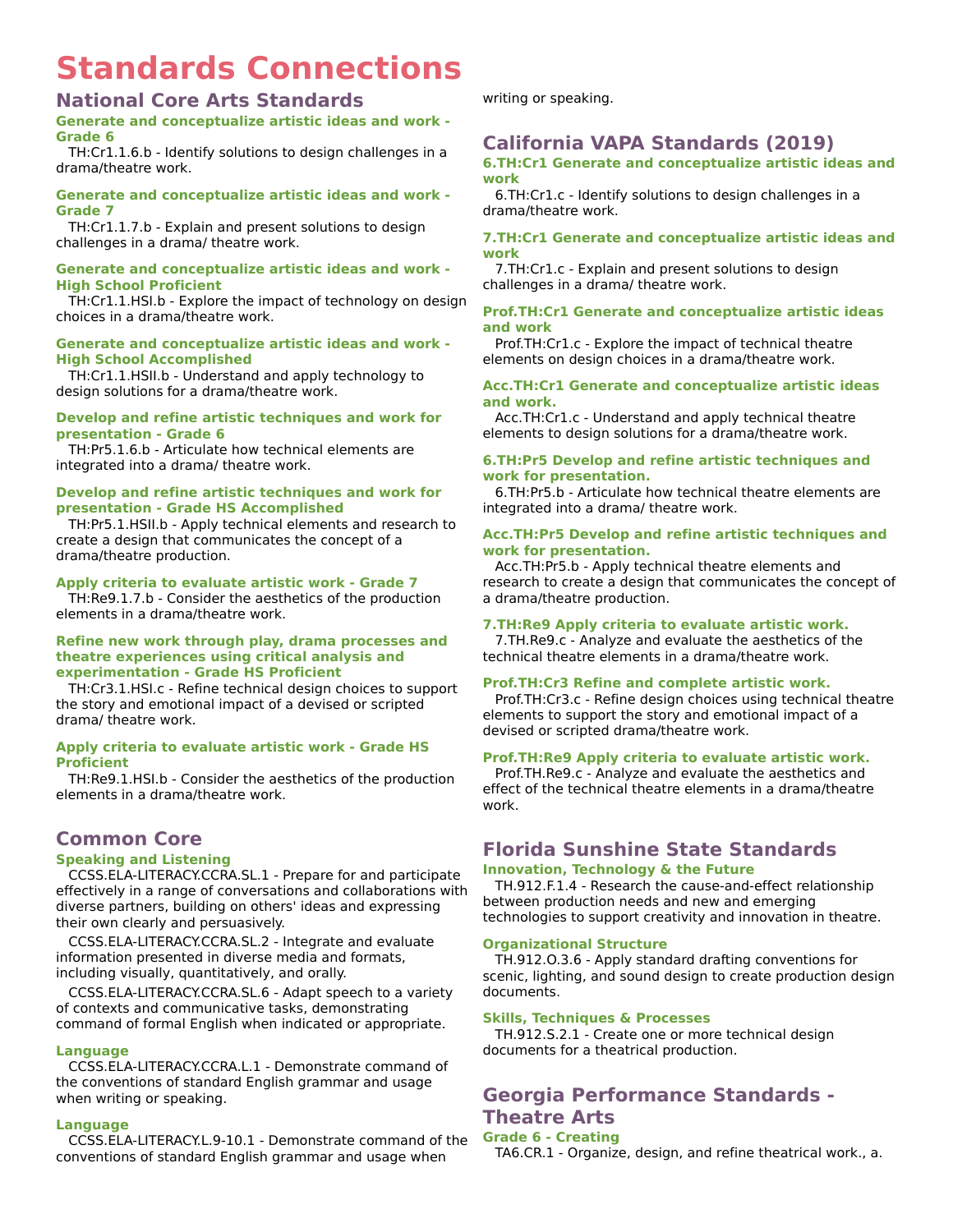Identify artistic choices, utilize theatre vocabulary, and demonstrate non-verbal communication skills in the rehearsal process., b. Interpret a character's motivation by understanding the relationship between their background and their behavior., c. Identify the variety of relationships between characters., d. Identify, define, and classify character traits., e. Recognize and demonstrate the roles, responsibilities, and skills associated with collaborative performance., f. Use resources to identify and create technical elements of theatre.

#### **Grade 7 - Performing**

TA7.PR.2 - Execute artistic and technical elements of theatre., a. Select a variety of technical elements that can be applied to a theatrical work., b. Incorporate artistic and technical elements into a theatre performance.

#### **Grade 8 - Performing**

TA8.PR.2 - Execute artistic and technical elements of theatre., a. Incorporate artistic and technical elements into a theatre production., b. Resolve conflicts in technical applications.

#### **Grades 9-12 - TECHNICAL THEATRE LEVELS I-IV - Creating**

TAHSTT.CR.1 - Create technical elements of theatre (e.g. sets, props, costumes, makeup, lighting, sound)., a. Explore and utilize the elements of design and principles of composition for a theatrical context., b. Create basic to advanced technical elements by choosing appropriate materials, tools, and techniques., c. Analyze and/or develop choices in technical elements (e.g. sets, lights, costumes, sound) of informal and formal productions and theatrical texts as a part of the design process, considering mood, tone, and symbolism., d. Create industry standard paperwork (e.g. budgets, cut lists, materials, cue sheets, lighting and costume plots, schedules, calendars) as it relates to completing design renderings and/or models., e. Conceptualize and/or generate design elements for a dramatic work (e.g. scene, one act, fulllength, musical).

#### **Grades 9-12 - TECHNICAL THEATRE LEVELS I-IV - Producing**

TAHSTT.PR.1 - Produce technical elements in theatre., a. Identify, explain, and demonstrate standard safety guidelines and operating procedures for tools and equipment used in formal and informal theatre productions., b. Identify and interpret design and construction documentation, materials, techniques, and procedures for production., c. Differentiate between stock and non-standard material, scenic, or technical elements related to a production., d. Conduct initial research about design to inform further development of the production concept., e. Explore and/or produce an appropriate series of design documentation for a theatrical production (e.g. thumbnail sketches, swatches, first renderings, mixed media presentation).

# **North Carolina Essential Standards**

## **Beginning High School Standards - Aesthetics**

B.AE.1.1 - Understand the major technical elements, such as sound, lights, set, and costumes, and their interrelationships.

#### **Intermediate High School Standards - Aesthetics**

I.AE.1.1 - Use technical knowledge and design skills to formulate designs.

#### **Proficient High School Standards - Aesthetics**

P.AE.1.1 - Analyze design concepts for aesthetic impact of

technical elements.

P.AE.1.2 - Apply working knowledge to solve problems in the major technical elements, such as sound, lights, set, and costumes, for formal or informal audiences.

#### **Advanced High School Standards - Aesthetics**

A.AE.1.2 - Use the knowledge and skills associated with technical roles, such as lighting operator, prop master, or stage manager, in an appropriate and effective manner.

### **Tennessee Theatre Curriculum Standards GRADES 6-8**

3.0 Scene Design - Students will design by developing environments for improvised and scripted scenes.

#### **GRADES 9-12**

3.0 Scene Design - Students will design and produce by conceptualizing and realizing artistic interpretations for informal and formal productions.

## **Texas Essential Knowledge and Skills for Theatre Arts**

#### **MS 117.211 LI - Creative Expression: production**

C.3.B - create suitable environments for dramatizations.

#### **MS 117.213 LIII - Creative Expression: production**

B.3.A - recognize and select specific technical elements to suggest environment, establish mood, and support character and actions for performance.

#### **HS 117.315 LI - Creative Expression: production**

C.3.A - develop and practice technical theatre skills.

C.3.C - perform a role such as actor, director, designer, technician, or editor in production decision making and collaborate with others in a production role to tell a story through live theatre or media performance.

C.3.D - demonstrate responsibility, artistic discipline, and creative problem solving by concentrating in one or more areas of theatre production such as acting, technical theatre, or theatre management.

#### **HS 117.316 LII - Creative Expression: production**

C.3.B - read and analyze cultural, social, and political aspects of a script to determine technical elements.

C.3.C - analyze characters, themes, duties, and elements of a script to determine artistic roles and technical assignments.

C.3.E - develop responsibility, artistic discipline, and creative problem solving by concentrating in one or more areas of theatre production such as acting, technical theatre, or theatre management.

## **Alberta, Canada**

#### **Technical Theatre/Design 10-20-30 - Management - Set**

1 - demonstrate understanding of the purpose of stage scenery

10 - demonstrate understanding of and use ground plans

11 - demonstrate understanding of proper placement of stage scenery: balancing, angling, masking, sight lines, backdrops, scrims

2 - recognize the importance of illusion in set design

3 - recognize the importance of artistic unity in set design

4 - recognize and use theatre terminology related to the proscenium